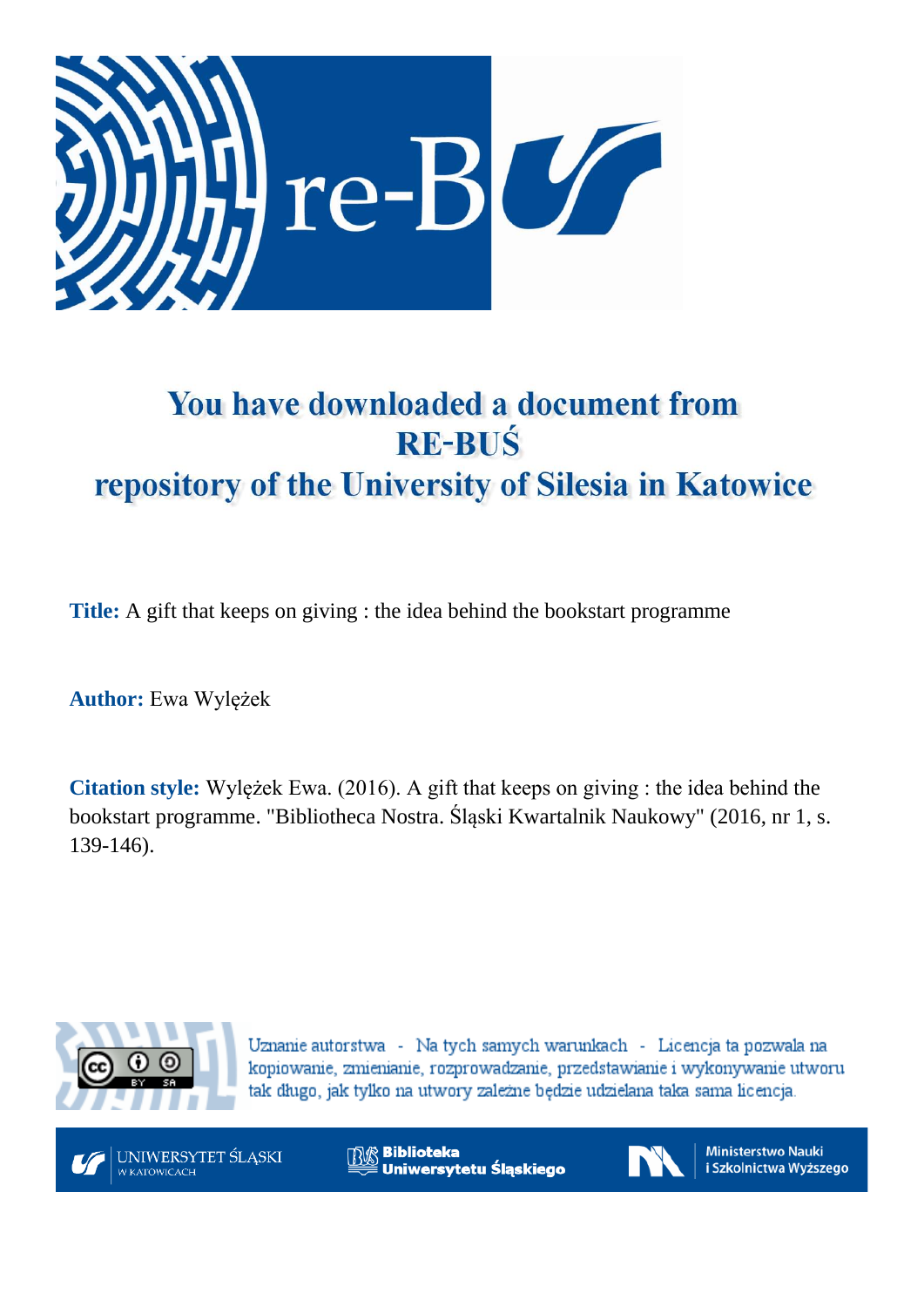EWA WYLEŻEK<sup>1</sup>

## **A GIFT THAT KEEPS ON GIVING – – THE IDEA BEHIND THE BOOKSTART PROGRAMME**

It is safe to say we all have this one special book from our childhood that we forced our parents to read to us over and over again. The protagonists became our friends, the adventures were relived and reenacted, and the dialogues memorized. It might have been a volume that belonged to our parents or a hand-me-down from friends. No matter the source, the feelings evoked remained the same – eagerness to listen to the story and the will to be able to put those mysterious black signs together and read it all by ourselves. Without a doubt, being introduced to the world of literature and the culture of reading at an early stage of a child's life goes a long way and benefits a child immensely. Having that in mind, it will come as no surprise that state, as well as local authorities, should facilitate and support the process of literary education of its youngest citizens. This is not an easy process – be it logistically or financially speaking.

In 2011 the Education Audiovisual and Culture Executive Agency has released a report "Teaching Reading in Europe: Contexts, Policies and Practices" (*Euridyce*) that has presented a comprehensive study of methods and aids helping the literacy level in Europe. What has been proven throughout the study was the pupils who have acquired a large set of vocabulary "can be expected to improve in reading and comprehension, while those who do not have certain words in their oral vocabulary may not understand them when they appear in print" (*Eurydice*). It is also stated that the amount of vocabulary that a child has at the end of first grade is a reliable predictor of a child reading abilities ten years later.

A book that is appropriate for a child needs to be a coherent unit that takes into account child's psychological development, their attention span and comprehension abilities characteristic for a given developmental stage.

 $1$  University of Silesia in Katowice, Institute of English Cultures and Literatures.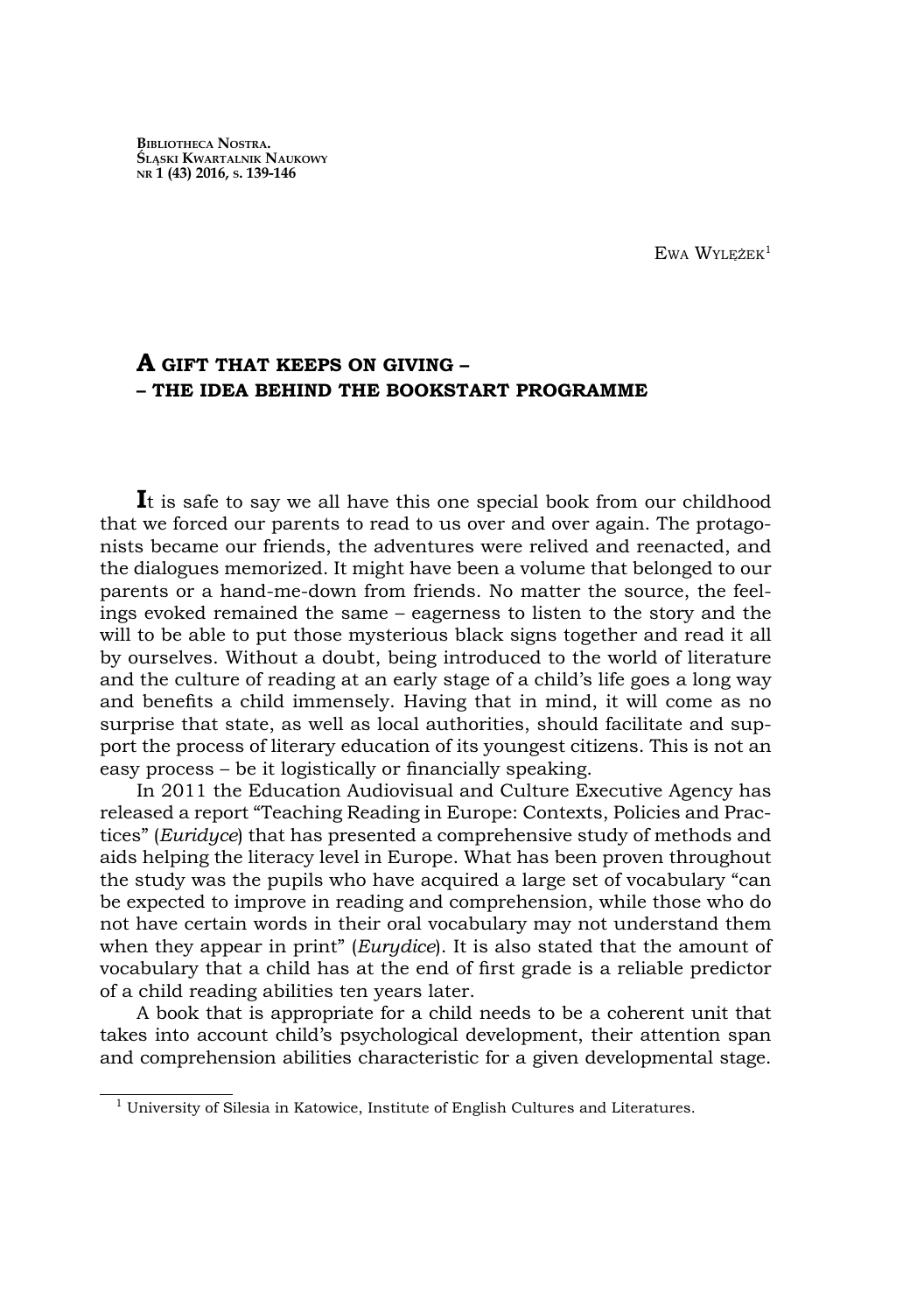The respect for a particular age group needs to be reflected in the lexical stratum of a book. For each stage of a child's life the vocabulary child acquires has to be 'served' in a proper manner as the cognitive capacities of a child are inextricably connected to child's linguistic development. It does indeed constitute a biological feedback of a kind. A well-written book with an adequately selected vocabulary is a foundation on which children are able to build crucial skills such as critical thinking, the ability to compare and contrast, to classify and evaluate. Furthermore, it grants children an advantage when it comes to written and oral performance as the wider the range of one's vocabulary, the greater the confidence while expressing one's thoughts and opinions. This clearly goes hand in hand with better writing skills that echo once encountered syntax structure, word order, and lexical stratum. Such skills are easily translated into confidence while speaking in public as children used to reading master language to a point where fewer mistakes are made. These qualities are direct results of developing a linguistic scope of a child. This may come to a surprise as even though children's literature is rich in different vocabulary sets, "books written for children use well-formed, relatively short sentences" (Dickinson, Griffith, Michnick, Golinkoff, Hirsh, Pasek, 2012). Nonetheless such a confined space does allow for improvement of a young reader's competencies. One of the latter ones that in my view is pivotal for the future of an individual is the social development. Even though this might not be an immediate effect of finishing a book, it should prove to be fruitful further in a child's life as there has been a study of preschool children that established a relationship between low level of language and behavioral problems (Kaiser, Mc Leod, 2010, p. 153).

Another important matter to be raised while discussing benefits of a child reading is the deepening of a parent/carer – child bond. Spending quality time with a parent and reading together helps their attention spans and focus as it builds a healthy environment without distractive factors. Such milieu instills a good behavioral pattern in connection to both – social bonds and processes of reading. The latter is rendered more efficient as the language acquisition requires stress-free frameworks and, what is more, "parent reports of shared reading were a robust predictor of children's receptive and expressive vocabulary" (Senechal, 2014, p. 403). An additional profit of reading together is "dialogic reading" (Whitehurst, Falco, Lonigan, 1988, p. 552-559) which takes place when a child and a parent (or a caretaker) analyze the stories and the characters as the book they are reading is a point of departure for further discussion. In "Teaching Reading in Europe: Contexts, Policies and Practices" one learns of the importance of parental engagement in reading and its positive effects on a child's literacy skills. What may come a surprise, the report's findings suggest that it is not only the time spent together with children reading but also it is the participation in various reading events and activities that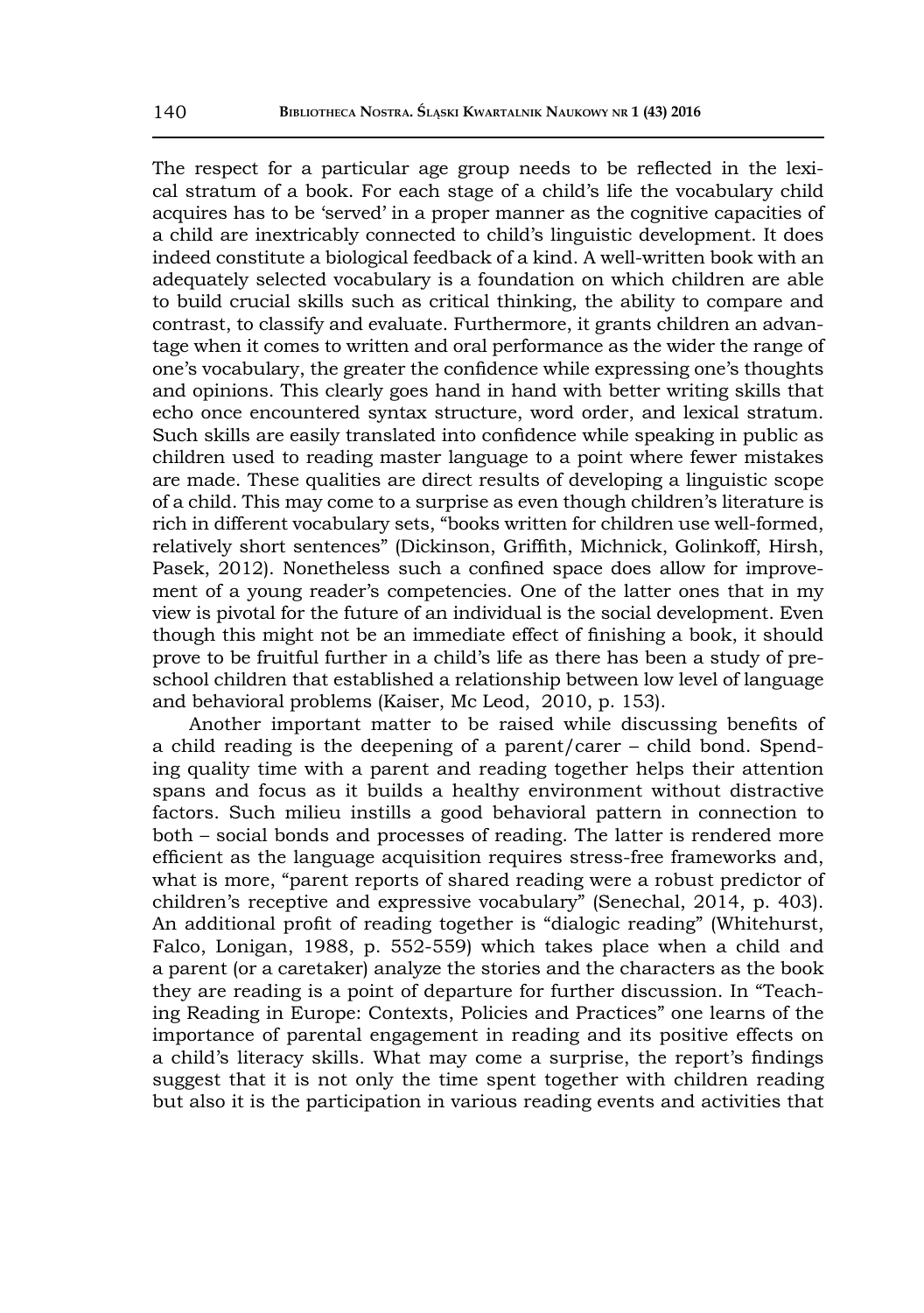result in shaping positive reading patterns in a child (Whitehurst, Falco, Lonigan, 1988, pp. 552-559; *Eurydice*, p. 29). Undoubtedly the will to read and the pleasure derived from it needs to be triggered at home. It is the parents' habits that set an example for young readers and even though the national level plays an important role in maintaining these habits, it has to begin at home. For this reason some of the programmes and campaigns in Europe provide training and advice for the parents and caretakers highlighting the importance of reading out loud to children long before they start school education.

The above-mentioned report presents a study that confirms a strong connection between a parental involvement in reading to a child and a child's improved intellectual development (Harris, Goodall, 2007). What might be able to facilitate this process is the way in which the children's literature is designed and published – usually, the fonts are bold, the colors bright, and characters entertaining. Moreover, because of the static nature of a book as an object reading asks for a slower pace in a otherwise hectic life.

Most the research on the subject on young readers has been conducted based on a European programme *Bookstart*. It is not the only one programme that aims at promoting reading to children. There is *The Cradle Club* developed in co-operation with *Bookstart* and its goal is to organize meetings in libraries where children may read or listen to fairy-tales. Another one is *Babies Need Books* that spreads information at health centers and other places visited by parents with children as well as distributes book sets in parents' groups and baby clinics.

In the following article I wish to analyze the programme that has been a harbinger of a change when it comes to raising awareness among parents, namely, the *Bookstart*. What is more, I would also like to compare the selected campaign with a Polish one: *Cała Polska czyta dzieciom* (*All of Poland Reads to Kids*). What is interesting and makes *Bookstart* a truly unique phenomenon is the fact it is the very first national book gifting program in the world. Its beginning dates back to 1992 when an independent charity Booktrust (funded by the Arts Council England) together with Birmingham Library Services, South Birmingham Health Authority, and Birmingham University School of Education initiated the program (see Fig. 1).

Booktrust, established in 1920s, aims at of creating a literate society through encouraging and promoting engagement with books. The charity navigates several national book-gifting programs, one of which is the *Bookstart* program. Its objectives are simple – it provides sets of books or other reading materials for babies between 0 and 12 months, known as 'The Baby Pack' and for children aged between 3 and 4 years, their set is called 'The Treasure Pack'. In the pilot project, back in 1992 300 babies were involved. Today, this initially small scale idea has grown significantly and, as the data on program's website inform, "around 1.5 million babies,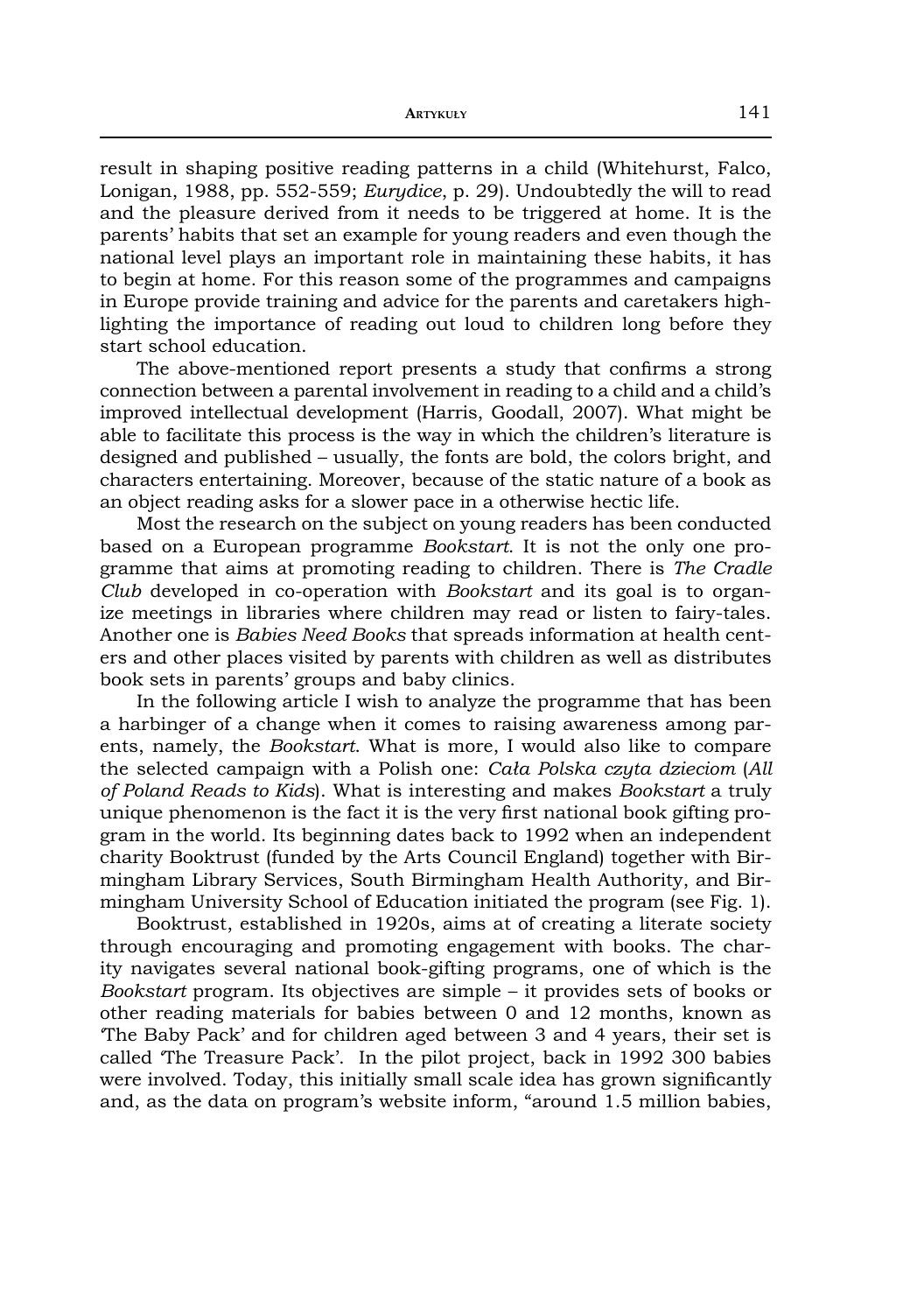| <b>BookTrust</b> | About Book Trust               | Our programmes  | Our websites  | Accessibility       | Wales/Cymru         |  |
|------------------|--------------------------------|-----------------|---------------|---------------------|---------------------|--|
|                  | Home                           |                 |               | Bookstart Bear Club | Professionals       |  |
|                  |                                | About Bookstart |               | Activities near you | Coordinators' login |  |
|                  | <b>Books</b>                   |                 | News and blog |                     |                     |  |
|                  | Games and stories<br>bookstart |                 | Research      |                     |                     |  |

**Fig. 1.** Booktrust. Source: http://www.bookstart.org.uk/books/

toddlers and preschoolers receive *Bookstart* packs each year in England, Wales and Northern Ireland, which is around 95% of all children" (*Bookstart*) which makes it one of the most efficient nation-wide movements (see Fig. 2, Fig. 3).



Fig. 2. Bookstart baby package. Source: http://www.bookstart.org.uk/about/packs/



**Fig. 3.** Bookstart treasure hunt set. Source: http://www.bookstart.org.uk/about/packs/

The bureaucracy is reduced to minimum, parents or carers are not required to fill endless piles of red tape, the packs are usually given by their health visitor during one of the regular checks whereas the set for older children is provided by a nursery. The packs are more less of similar content and include baby books, a booklet providing information about the pivotal importance of reading for and with children and an invitation to join a library. The latter is also a place where parents may seek help should they have any difficulties receiving their sets as *Bookstart* co-operates with libraries to enhance the experience and build a literature-friendly atmosphere that benefits the children in further education and experience.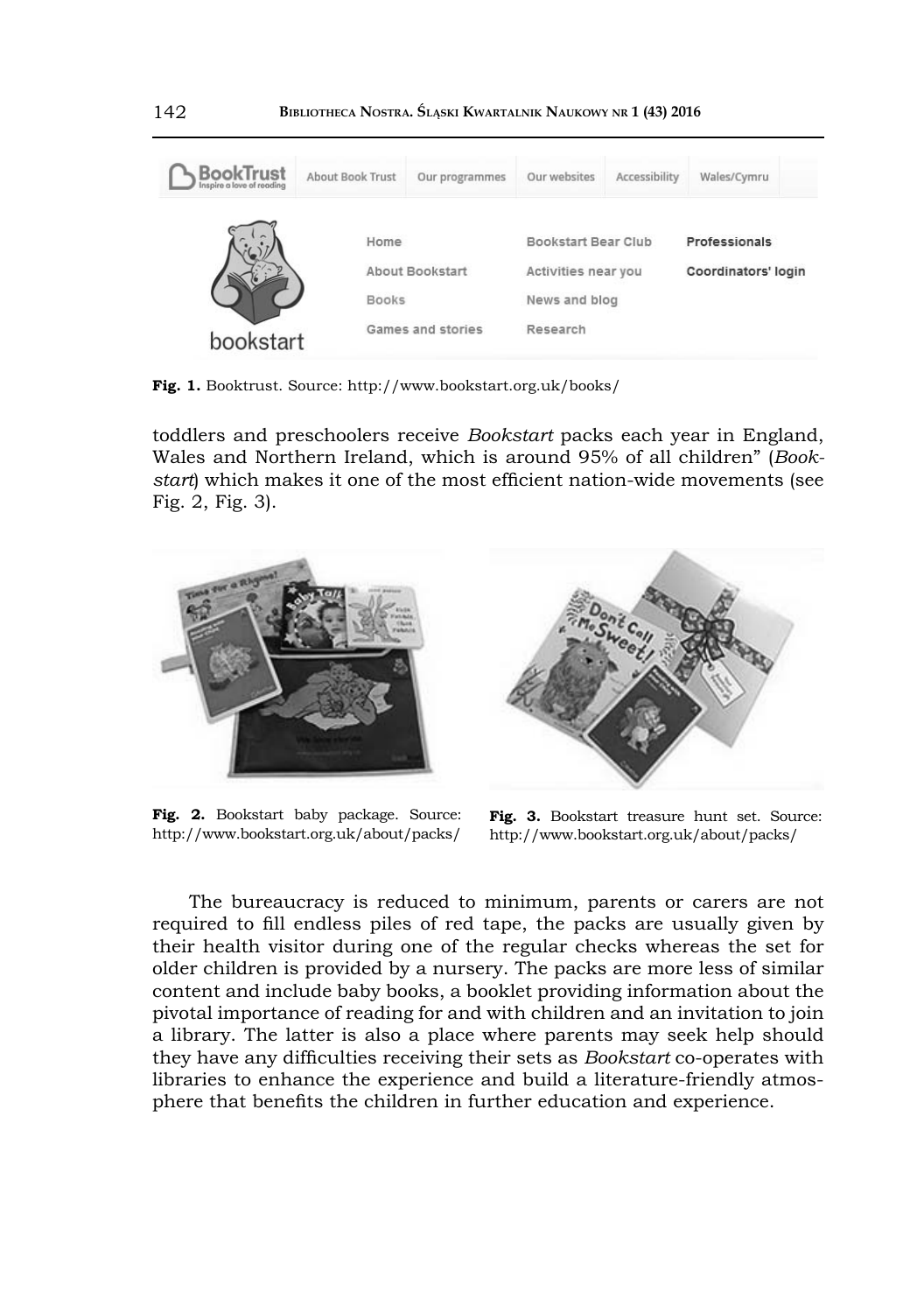Naturally, as program's funding is not fixed they need to seek financial support in both private and public spheres. Even though *Bookstart* is administered by an independent charity – Booktrust – its essential funding is provided by Department for Education in England but also by Department of Education in Northern Ireland and Welsh Government in Wales (*Bookstart. How Bookstar works*). Financial support is too generated by private legal persons and corporations for instance authors, children's publishers, and illustrators. This kind of multi-agency partnership is the "largest corporate social responsibility partnership of its kind in the UK" (*Bookstart. How Bookstar works*). Bootrust is also a beneficiary of £6 million grant for the bookgifting programme that was given between 2013 and 2014 and will receive another grant in 2014 and 2015. As one of the most prominent Scottish poets, Carol Ann Duffy said "support for Bookstart is support for the dreams and imaginations and futures of British children" (Helm, Doward, Watt, 2010) and indeed it is, as some of the grant is dedicated to reaching most disadvantaged children in the UK. Therefore reading aids such as books in Braille or in large print are offered in the program. Given the growing population of immigrants *Bookstart* started to include bilingual resources and guidance as to facilitate their needs and to easy children's adaptations to new language.

Despite the fact that children and their emotional and social development are the focus of the program undoubtedly, parents also gain certain satisfaction coming from the awareness that they help to form foundations of their offspring's literacy.

It also enables family units to spend quality time and helps their members to bond. In a study conducted by Emily Morris from The University of Sheffi eld she states: that *Bookstart* has "positive effect on parent/carer opinions of reading, increasing their awareness of its importance and their appreciation of the enjoyment it can bring. This is vital in encouraging parent/carer reader development" (Morris, 2004). This may be the perfect response to somewhat dim image of societal reading habits that emerges from 2004 report by the Founder of eBooks site, Tim Coates who analyzed the decline in the use of libraries that has been taking place even after 25% funding increase (Coates, 2004). One may argue that this precisely why programs such as *Bookstart* are needed, not only do they teach the importance of literature but also create a bridge between an institution of library and members of a community. It happens even more so, as one of the program's objective is to build an inviting environment in libraries for children to experience new ways of reading. To quote one of the coordinators: "we enroll them in the library straight away and we can spend time with the family to just introduce them to books and libraries, and what the library's got to offer for the whole of the family" (Morris, 2004). This trend was also observed by Barrie Wade and Maggie Moore who are responsible for major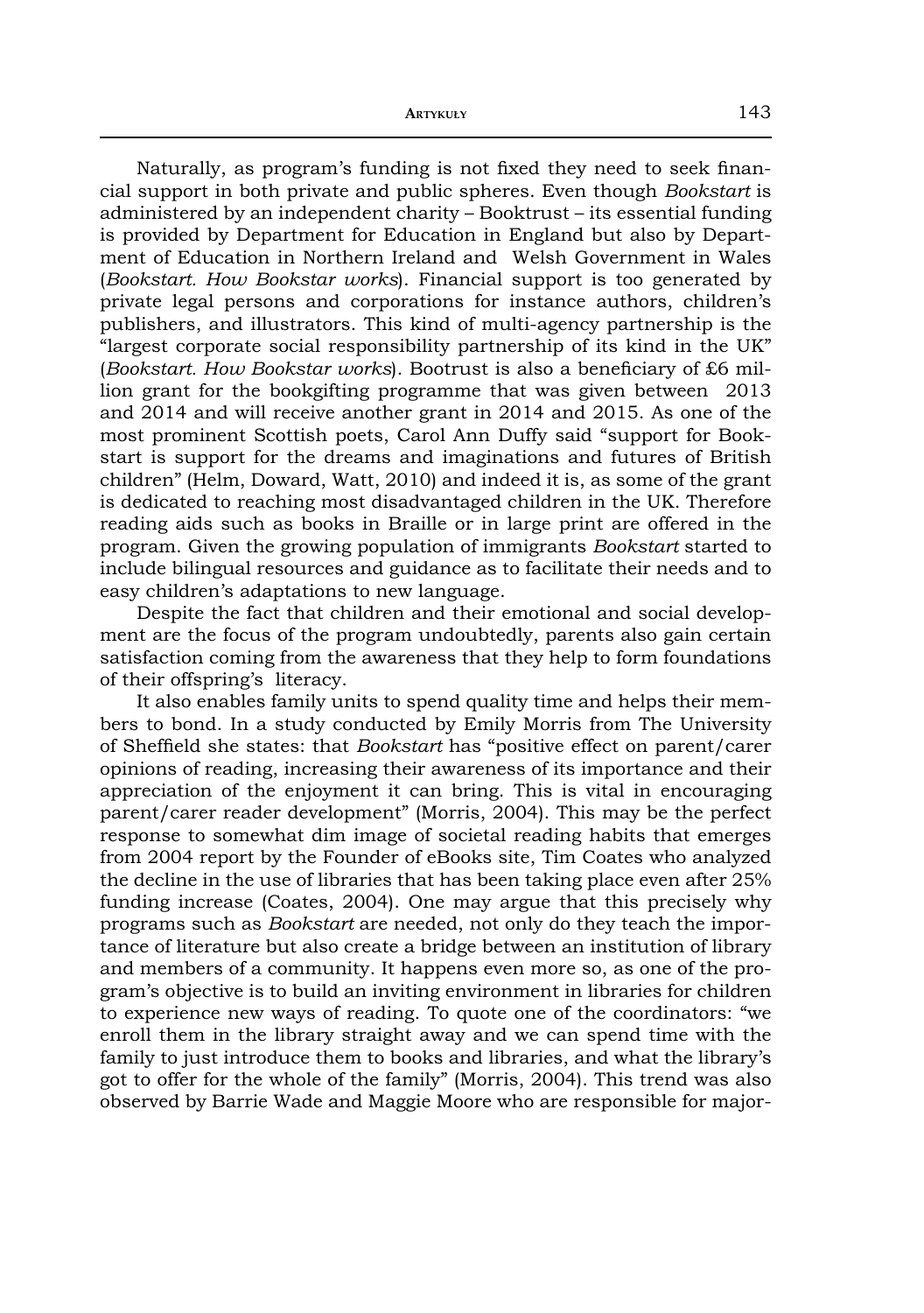ity of the research conducted between 1992 and 2000 that evaluates the *Bookstart* program. In one of their analysis, they state that *Bookstart* "led to increased sharing of books with babies, more family read generally, more babies enrolled in libraries, more book purchase and more membership of book clubs" (Wade, Moore, 2003, p. 3-13). Participating in such a social phenomenon not only may results in social changes but also, exposure to nursery rhymes, intonation, voice modulation shape phonological awareness and results in educational achievements as it inspires children to begin to read and write.

It is recognized how vital the program is and how it increases positive changes in a child's life and therefore it should come as no surprise that 2010 decision to cut program's £13m government grant was described by Sir Andrew Motion as "an act of gross cultural vandalism" (Helm, Doward, Watt, 2010). He, together with Philip Pullman, Carol Ann Duffy, Ian McEwan expressed their disbelief and anger about the "small-minded, highhanded and nasty decision" (Helm, Doward, Watt, 2010).

UK's example echoed in Europe and bore fruit as similar campaigns emerged. Majority of the programmes and strategies are relatively recent and have been founded after the year 2000 and in consequence national bodies were called to life as a direct effect of these reading strategies. They are large-scale state-funded campaigns promoting literacy skills and reading. The target audience usually are children and their parents. In the Netherlands there is *Boekenpret* (Fun with Books) aiming at improving children's language skills, *Buchstart* in Germany and *A Book is a Treasure* in Malta. A very dynamic movement has been established in Ukraine with its *All of Ukraine Reads to Kids* – a socio-cultural project run by the Ukrainian Research Centre of Children and Youth Literature, and its aim is "to change our Ukrainian future" (*Ukrainian*). This campaign has its equivalents in several Central European countries. In Lithuania for instance *The Mažojo Princo Fondas* (The Little Prince Foundation) manages the reading events across the schools and libraries. An interesting example of international collaboration is the Czech Republic that in 2006 implemented Celé Česko čte dětem (Every Czech Reads to Kids) and since then has organized The First International Week of Reading to Children together with the Polish *Cała Polska czyta dzieciom* (All of Poland Reads to Kids). This event's goal was to provide a platform for exchanging experiences and ideas between various associations and organizations who promote reading practices and run campaigns in their countries.

In Poland such an organization was established by Irena Kozminska in December 1998. The goal of the programme and the foundation is to encourage parents and carers to read to children at least 20 minutes per day. It also researches the correlation between reading to children and their emotion health and development. The foundation also managed, through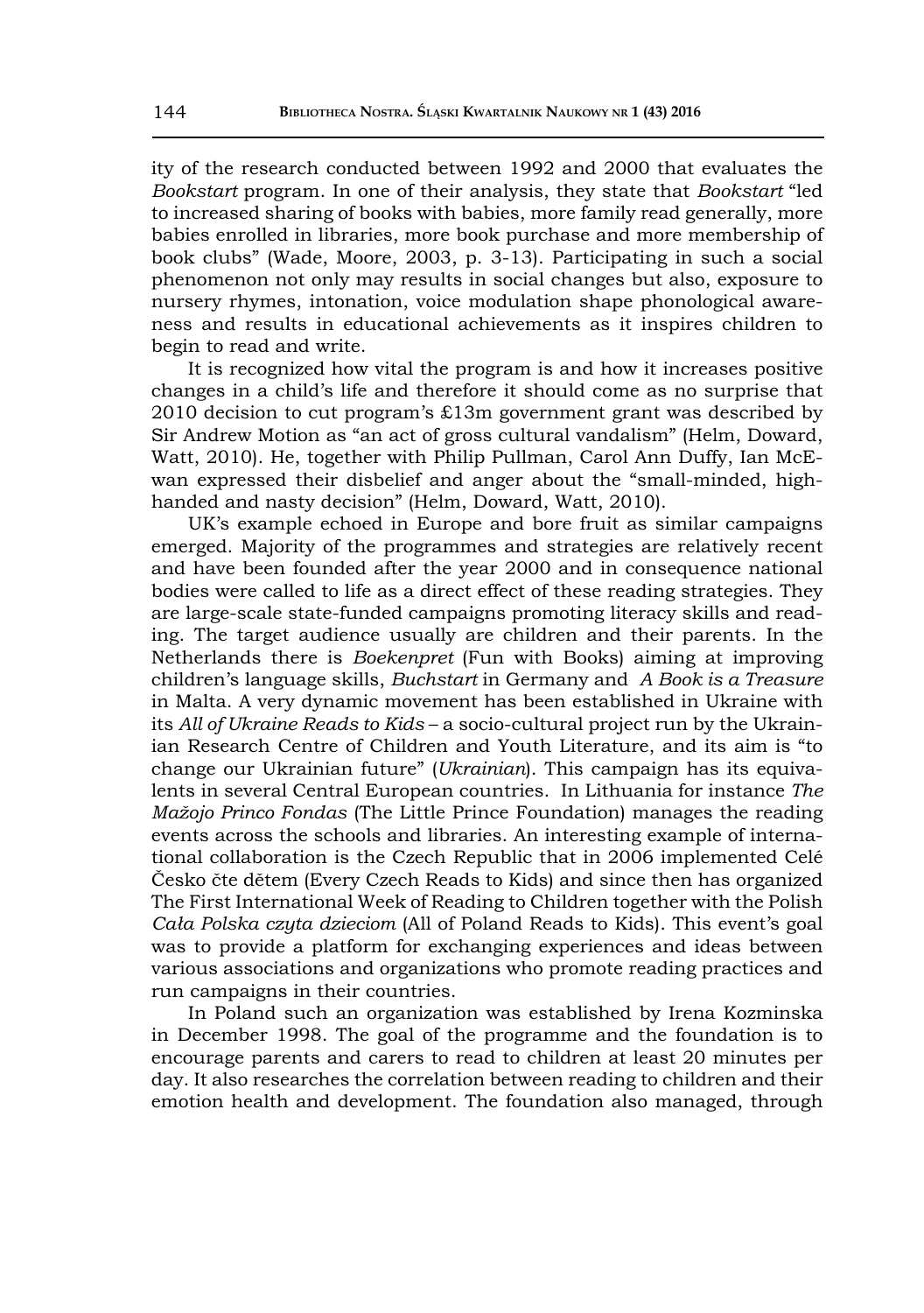lobbying in the government and Parliament, to gain 30 million zloty of the 2005 budget for supporting libraries (*ABCXXI*). The campaign is the first one to draw public attention to literacy of children and tangibly proved of its effi ciency. In December 2013 *Cała Polska Czyta Dzieciom* launched "Pierwsza książka mojego dziecka" (My Child's First Book) packages and gave 75.5 thousand of free sets to new mothers. The set consists of books text for parents and nursery rhymes for children. The project is under the auspices of the Ministry of Culture and National Heritage. According to a poll conducted for the campaign after the first five years since the inauguration of the "All of Poland Reads to Children" campaign more than threefourths of Poles stated that they were familiar with the campaign which is a good sign showing the effectiveness and recognition of the programme (In 2006, 85% of Poles stated they were familiar with the campaign) (*ABCXXI*). As the awareness of the importance of reading rises, one may only hope to see more and more programs like *Bookstarts* that set an example for other countries and institutions who should realize that, as Charles William Eliot stated "books are the quietest and most constant of friends; they are the most accessible and wisest of counselors, and the most patient of teachers" and, hopefully will gift children with such.

## **Bibliography**

- *ABCXXI All of Poland Reads to Kids Foundation.* Pobrane 2 stycznia 2016, z: http://www.allofpolandreadstokids. org/history-in-brief#
- *Bookstart. How Bookstar works*. Pobrane 2 lutego 2016, z: http://www.bookstart. org.uk/about-us/who-we-work-with/ funders/
- *Bookstart.* Pobrane 2 lutego 2016, z: http://www.bookstart.org.uk/about- -us/faqs/
- Coates, T. (2004). *Who's in Charge? Responsibility for the Public Library Service*. Pobrane 2 lutego 2016, z: http:// www.rwevans.co.uk/libri/
- Dickinson. K. Davidson et al. (2012). *How Reading Books Fosters Language Development around the World*. Pobrane 5 lutego 2016, z: http://www.hindawi.

com/journals/cdr/2012/602807/citations/

- *Eurydice*. EACEA. Pobrane 5 lutego 2016, z: http://eacea.ec.europa.eu/education/eurydice
- Harris, A., Goodall, J. (2008). Do parents know they matter? Engaging all parents in learning. *Educational Research* 50:3, pp. 277-289. Pobrane 2 lutego 2016, z: http://www.tandfonline.com/doi/ pdf/10.1080/00131880802309424
- Helm, T., Doward, J,m Watt, N. J. (2010) *Writers Furious at Plan to Axe Free Book Scheme For Children* Pobrane 2 stycznia 2016, z: https://www.theguardian.com/books/2010/dec/26/booktrust-funding-cut-pullman-motion
- Kaiser, A.P., Roberts M. Y., McLeod, R.H. (2010). Young children with language